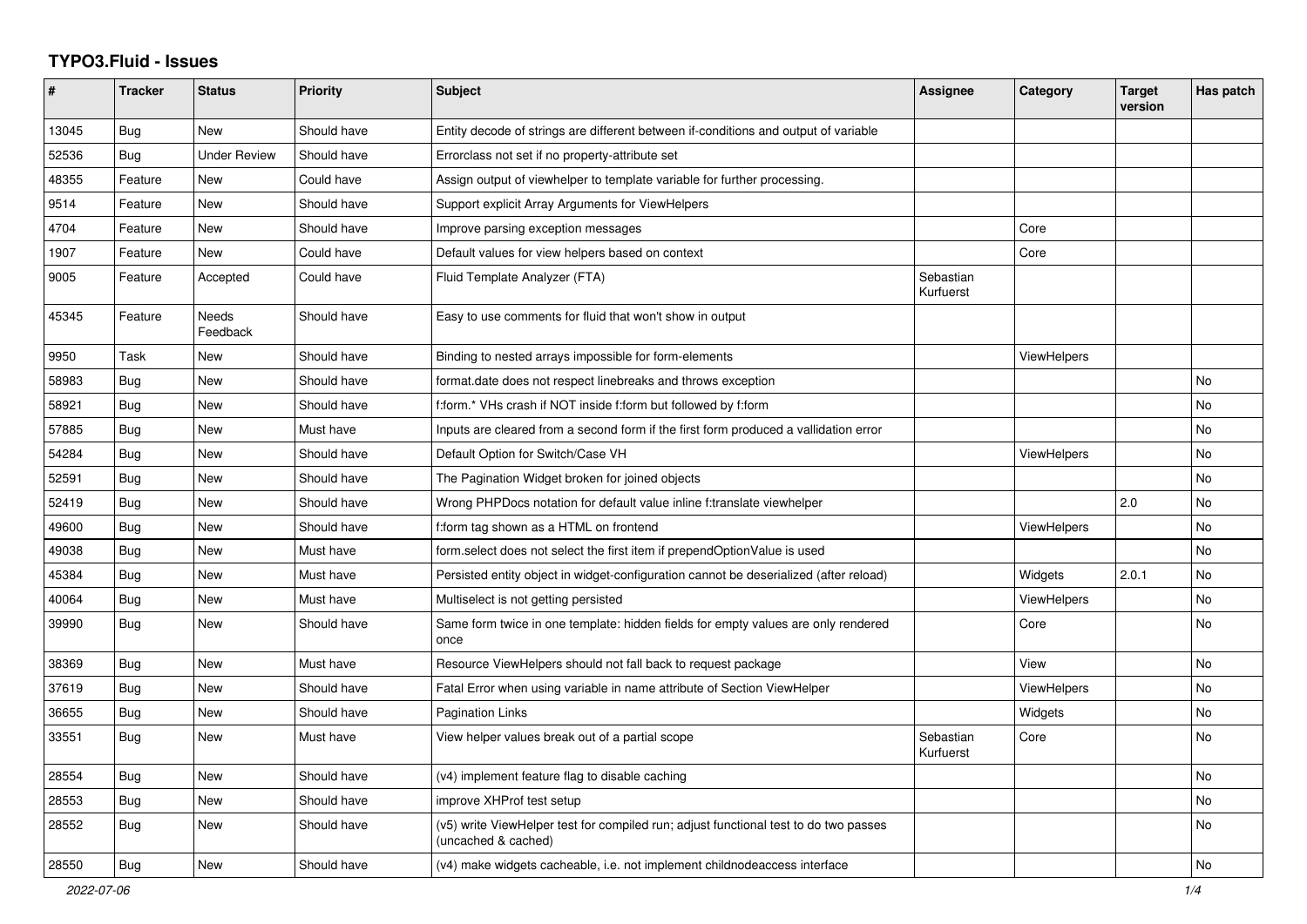| ∦     | <b>Tracker</b> | <b>Status</b>            | <b>Priority</b> | <b>Subject</b>                                                                     | <b>Assignee</b>             | Category           | <b>Target</b><br>version | Has patch |
|-------|----------------|--------------------------|-----------------|------------------------------------------------------------------------------------|-----------------------------|--------------------|--------------------------|-----------|
| 28549 | Bug            | New                      | Should have     | make widgets cacheable, i.e. not implement childnodeaccess interface               |                             |                    |                          | No        |
| 27607 | Bug            | New                      | Must have       | Make Fluid comparisons work when first element is STRING, second is NULL.          |                             | Core               |                          | No        |
| 12863 | Bug            | New                      | Should have     | Attributes of a viewhelper can't contain a '-'                                     | Sebastian<br>Kurfuerst      | Core               |                          | No        |
| 8648  | Bug            | <b>New</b>               | Should have     | format.crop ViewHelper should support all features of the crop stdWrap function    |                             | ViewHelpers        |                          | No.       |
| 3481  | Bug            | <b>New</b>               | Should have     | Use ViewHelperVariableContainer in PostParseFacet                                  |                             | Core               |                          | No        |
| 28551 | Bug            | Accepted                 | Should have     | (v4) backport VHTest                                                               | Sebastian<br>Kurfuerst      |                    |                          | No        |
| 46289 | Bug            | <b>Needs</b><br>Feedback | Should have     | Enable Escaping Interceptor in XML request format                                  |                             | View               | 2.0.1                    | No        |
| 36662 | Bug            | Needs<br>Feedback        | Should have     | Checked state isn't always correct when property is collection                     | Kevin Ulrich<br>Moschallski | ViewHelpers        | 1.1.1                    | <b>No</b> |
| 33628 | Bug            | Needs<br>Feedback        | Must have       | Multicheckboxes (multiselect) for Collections don't work                           | Christian Müller            | ViewHelpers        |                          | No        |
| 65424 | Bug            | <b>Under Review</b>      | Should have     | SelectViewHelper must respect option(Value Label)Field for arrays                  |                             | ViewHelpers        |                          | No        |
| 59057 | <b>Bug</b>     | <b>Under Review</b>      | Must have       | Hidden empty value fields shoud be disabled when related field is disabled         | Bastian<br>Waidelich        | ViewHelpers        |                          | No        |
| 55008 | Bug            | <b>Under Review</b>      | Should have     | Interceptors should be used in Partials                                            | Christian Müller            |                    |                          | No        |
| 53806 | Bug            | <b>Under Review</b>      | Should have     | Paginate widget maximumNumberOfLinks rendering wrong number of links               | <b>Bastian</b><br>Waidelich | Widgets            |                          | No        |
| 50888 | Bug            | <b>Under Review</b>      | Should have     | WSOD by changing name of section and if Fluid caches are generated                 |                             |                    |                          | No        |
| 47006 | Bug            | <b>Under Review</b>      | Should have     | widget identifier are not unique                                                   |                             |                    |                          | No        |
| 44234 | Bug            | <b>Under Review</b>      | Should have     | selectViewHelper's sorting does not respect locale collation                       |                             | ViewHelpers        | 2.1                      | No        |
| 40998 | Bug            | <b>Under Review</b>      | Should have     | Missing parent request namespaces in form field name prefix                        | Sebastian<br>Kurfuerst      | <b>ViewHelpers</b> | 1.1.1                    | No        |
| 34682 | Bug            | <b>Under Review</b>      | Should have     | Radio Button missing checked on validation error                                   |                             | ViewHelpers        |                          | <b>No</b> |
| 62346 | Feature        | New                      | Could have      | f:comment should have high precende                                                |                             | Core               | 3.x                      | No        |
| 60271 | Feature        | New                      | Should have     | Paginate viewhelper, should also support arrays                                    |                             |                    |                          | No        |
| 60181 | Feature        | New                      | Could have      | Caching mechanism for Fluid Views/Templates                                        |                             | View               |                          | No        |
| 60003 | Feature        | New                      | Should have     | Add required-Attribute to f:form.password                                          |                             | <b>ViewHelpers</b> |                          | No        |
| 51277 | Feature        | New                      | Should have     | ViewHelper context should be aware of actual file occurrence                       |                             |                    |                          | No        |
| 51100 | Feature        | New                      | Must have       | Links with absolute URI should have the option of URI Scheme                       |                             | ViewHelpers        |                          | No        |
| 46545 | Feature        | New                      | Should have     | Better support for arrays in options of SelectViewHelper                           |                             |                    |                          | No        |
| 45153 | Feature        | New                      | Should have     | f:be.menus.actionMenuItem - Detection of the current select option is insufficient |                             |                    |                          | No        |
| 42397 | Feature        | New                      | Should have     | Missing viewhelper for general links                                               |                             |                    |                          | No        |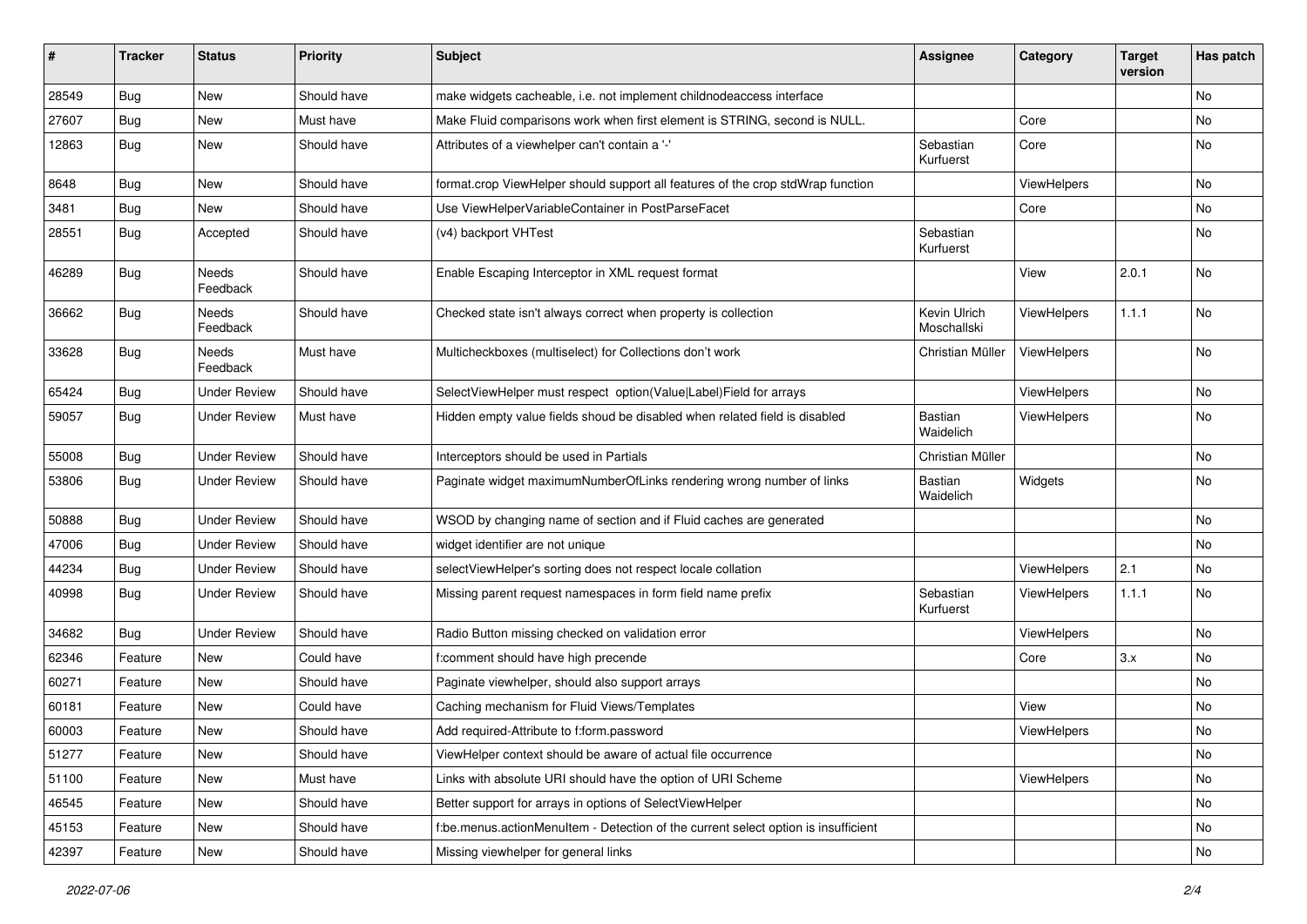| $\sharp$ | <b>Tracker</b> | <b>Status</b>       | <b>Priority</b>      | Subject                                                                                       | <b>Assignee</b>        | Category    | <b>Target</b><br>version | Has patch |
|----------|----------------|---------------------|----------------------|-----------------------------------------------------------------------------------------------|------------------------|-------------|--------------------------|-----------|
| 40081    | Feature        | New                 | Should have          | Allow assigned variables as keys in arrays                                                    |                        |             |                          | <b>No</b> |
| 39936    | Feature        | New                 | Should have          | registerTagAttribute should handle default values                                             |                        | ViewHelpers |                          | No        |
| 38130    | Feature        | <b>New</b>          | Should have          | Checkboxes and multiple select fields should have an assignable default value                 |                        |             |                          | No        |
| 37095    | Feature        | New                 | Should have          | It should be possible to set a different template on a Fluid TemplateView inside an<br>action | Christopher<br>Hlubek  |             |                          | No        |
| 36410    | Feature        | <b>New</b>          | Should have          | Allow templates to send arguments back to layout                                              |                        | ViewHelpers |                          | No        |
| 33215    | Feature        | New                 | Should have          | RFC: Dynamic values in ObjectAccess paths                                                     |                        |             |                          | No        |
| 31955    | Feature        | New                 | Should have          | f:uri.widget                                                                                  |                        | Widgets     |                          | No        |
| 30555    | Feature        | <b>New</b>          | Could have           | Make TagBuilder more extensible                                                               |                        | Core        |                          | No        |
| 10472    | Feature        | New                 | Could have           | Fluid Standalone distribution                                                                 |                        | Core        |                          | No        |
| 3725     | Feature        | New                 | Could have           | <b>CSS Engine</b>                                                                             | Christian Müller       | ViewHelpers |                          | <b>No</b> |
| 5933     | Feature        | Accepted            | Should have          | Optional section rendering                                                                    | Sebastian<br>Kurfuerst | ViewHelpers |                          | No        |
| 33394    | Feature        | Needs<br>Feedback   | Should have          | Logical expression parser for BooleanNode                                                     | <b>Tobias Liebig</b>   | Core        |                          | No        |
| 8989     | Feature        | Needs<br>Feedback   | Could have           | Search path for fluid template files                                                          |                        | View        |                          | No        |
| 3291     | Feature        | Needs<br>Feedback   | Should have          | Cacheable viewhelpers                                                                         |                        |             |                          | No        |
| 52640    | Feature        | <b>Under Review</b> | Should have          | Create an UnlessViewHelper as opposite to the IfViewHelper                                    | Marc Neuhaus           |             |                          | No        |
| 49756    | Feature        | <b>Under Review</b> | Should have          | Select values by array key in checkbox viewhelper                                             |                        |             |                          | No        |
| 46257    | Feature        | <b>Under Review</b> | Should have          | Add escape sequence support for Fluid                                                         |                        | Core        |                          | No        |
| 43346    | Feature        | Under Review        | Should have          | Allow property mapping configuration via template                                             | Karsten<br>Dambekalns  | ViewHelpers | 2.1                      | No        |
| 56237    | Task           | New                 | Should have          | in-line (Condition) ViewHelpers should not evaluate on parsing                                |                        |             |                          | No        |
| 54195    | Task           | New                 | Should have          | Rename and move FormViewHelper's errorClass value, currently 'f3-form-error'                  | Adrian Föder           | ViewHelpers |                          | No        |
| 47669    | Task           | New                 | Should have          | FormViewHelper does not define the default request method                                     |                        |             |                          | No        |
| 45394    | Task           | New                 | Should have          | Forwardport Unit test for standalone view                                                     |                        | View        |                          | No        |
| 43072    | Task           | New                 | Should have          | Remove TOKENS for adding templates fallback in Backporter                                     |                        | View        |                          | No        |
| 43071    | Task           | New                 | Should have          | Remove TOKENS for adding fallback teplates in B                                               |                        |             |                          | No        |
| 42743    | Task           | New                 | Should have          | Remove inline style for hidden form fields                                                    |                        |             |                          | No        |
| 34309    | Task           | New                 | Could have           | Unknown ViewHelpers cause exception - should be handled more graceful                         |                        | ViewHelpers |                          | No        |
| 26664    | Task           | New                 | Won't have this time | Clean up Form ViewHelpers                                                                     |                        | ViewHelpers |                          | No        |
| 26658    | Task           | New                 | Won't have this time | Make Form ViewHelpers consistent                                                              |                        | ViewHelpers |                          | No        |